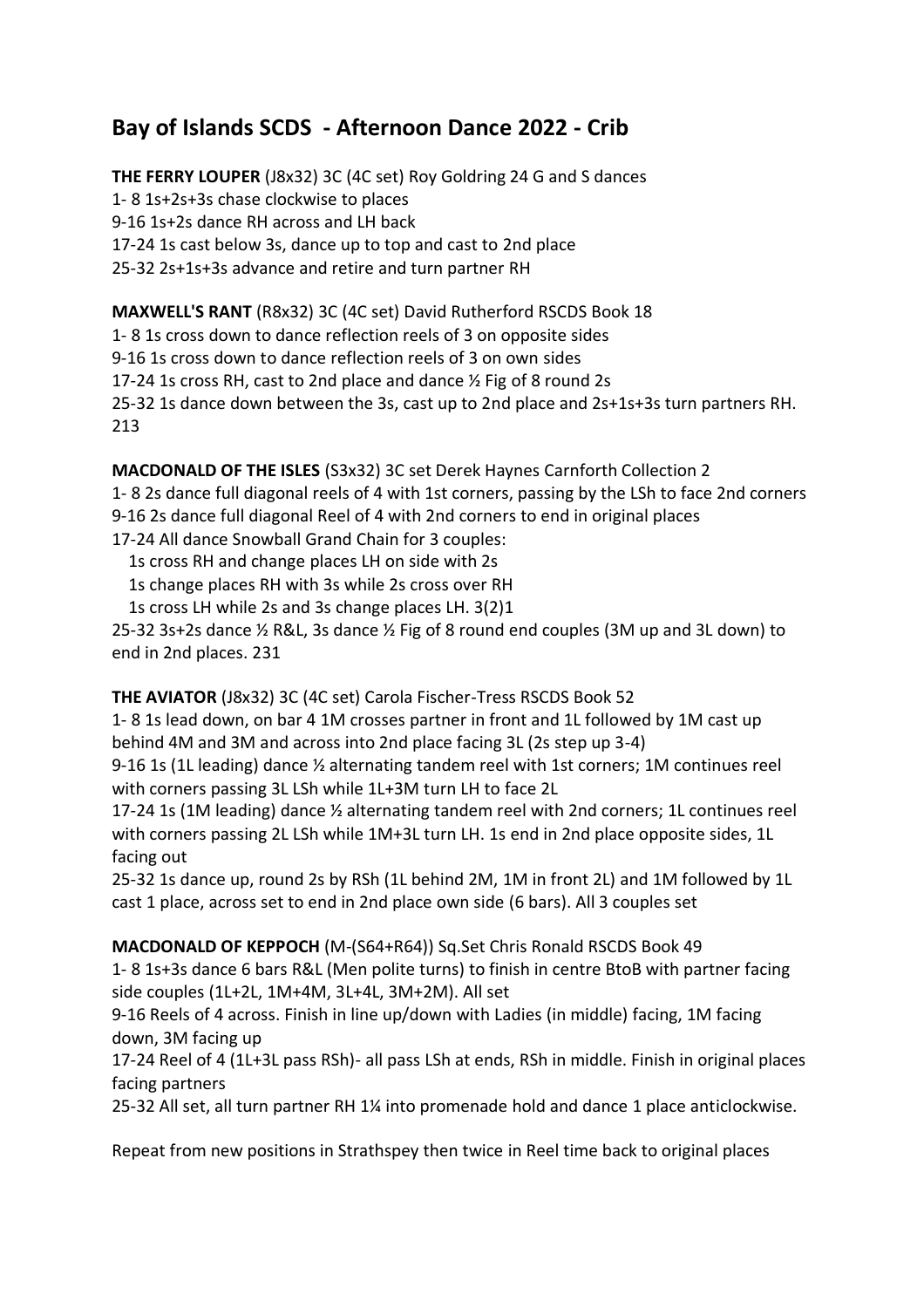## **On the Edge of the Sand** – See attached instructions

**THE SCALLYWAG** (J8x40) 3C (4C set) Jennifer Kelly RSCDS Book 52 1- 8 1s dance in and cast (2s step up); 1s turn 1¼ LH to face 1st corners 9-16 1s set to corners, turn corner RH to end 1L between 2s facing 2L and 1M between 3s facing 3M. ½ LSh reels of 3 across ending in lines of 3 across facing down/up 17-24 All advance and retire; 1s dance RSh round each other to face 3rd corner positions 25-32 Repeat 9-16 ending with 2s+3s facing in and 1s facing each other up/down 33-40 1s set advancing joining RH, set with Lady turning under Man's arm. 1s face up RH joined, lead up, cross and cast. 213

### **GANG THE SAME GATE** (S8x32) 3C (4C set) Milton Levy RSCDS Book 36

1- 8 1s cross RH and cast down to 3rd place, cross RH and cast up to 2nd place on own sides 9-16 1s set advancing to partner and turn 1st corner 2H to face 2nd corner, 1s dance  $\mathcal{V}_2$ diagonal reel of 4 ending M between top couple facing down and L between bottom couple facing up

17-24 1s set advancing to partner and turn 4th corner (pstn) 2H to face own 1st corner (pstn), 1s dance ½ diagonal reel with 1st corners ending in 2nd place opposite sides 25-32 3s+1s+2s set and link for 3 twice. 213

**MRS MACPHERSON OF INVERAN** (R8x32) 3C (4C set) John Drewry Bon Accord Book

1- 8 1s dance Inveran Reels with 2s+3s

9-16 1s turn RH 1½ times moving down to 2nd place opposite sides (2s step up); 1s cast up behind 2s and cross down to 2nd place own side

17-24 2s+1s+3s dance Grand Chain

**25-32 2s+1s+3s circle 6H round and back Afternoon Tea**

**THE LASS OF RICHMOND HILL** (R8x32) 3C (4C set) Richmond Anniversary Book

1- 8 1s lead down the middle and back to top

9-16 1s cast 1 place and cross passing LSh, cast round 1st corner and turn partner LH to face 1st corners

17-32 1s dance Corner Chain with 1st and 2nd corners:

1s change places RH with 1st corners, 1st corners turn LH in centre and return to places giving RH to 1s who turn LH in centre to face 2nd corners

1s change places RH with 2nd corners, 2nd corners turn LH in centre and return to places giving RH to 1s and 1s end with ½ turn LH to end 2nd place own sides

**THE SILVER STRATHSPEY (We Twa)** (S8x32) 3C (4C set) Moira Stacey RSCDS Book 44 1- 8 1s set, cast 1 place; 2s+1s+3s set and circle 6H round to left  $\frac{1}{2}$  way (2 bars) (3)(1)(2) 9-12 1s cross RH, cast right into centre while 2s+3s set (facing diagonally in) and dance RH across ½ way

13-16 1s cross up/down RH and cast right to 2nd place own side while 2s+3s set and dance RH across ½ way

17-24 1s dance ½ reels of 3 across (1M with 3s at top and 1L with 2s) and 1s turn 2H 1½ times. 312

25-32 3s+1s+2s dance the Knot. 213